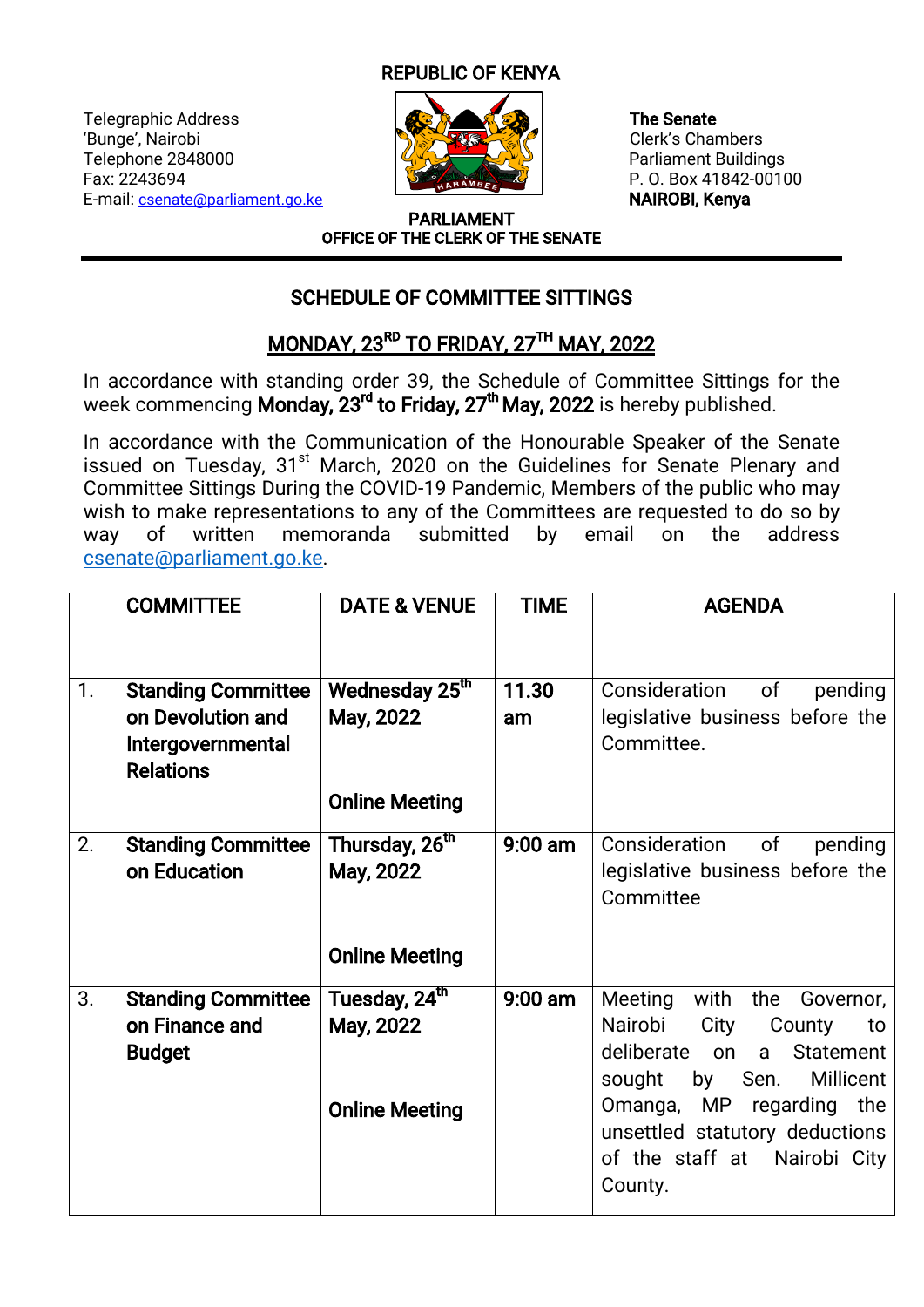| 4. | <b>Standing Committee</b><br>on Health                                                      | Thursday, 26 <sup>th</sup><br>May, 2022<br><b>Online Meeting</b>        | $9.00$ am   | Consideration of a Petition on<br>the appointment of the Chief<br>Officer<br>Executive<br>(CEO)<br>Hospital<br>National<br>Insurance<br>Fund.                                                                                    |
|----|---------------------------------------------------------------------------------------------|-------------------------------------------------------------------------|-------------|----------------------------------------------------------------------------------------------------------------------------------------------------------------------------------------------------------------------------------|
| 5. | <b>Standing Committee</b><br>on Information &<br><b>Technology</b>                          | Wednesday, 25 <sup>th</sup><br><b>May 2022</b><br><b>Online Meeting</b> | 9:30 am     | of<br>Consideration<br>pending<br>legislative business before the<br>Committee.                                                                                                                                                  |
| 6. | <b>Standing Committee</b><br>on Justice, Legal<br><b>Affairs and Human</b><br><b>Rights</b> | Tuesday, 24 <sup>th</sup><br>May, 2022<br><b>Online Meeting</b>         | 8.00 am     | Consideration<br>of<br>pending<br>legislative business before the<br>Committee.                                                                                                                                                  |
| 7. | <b>Standing Committee</b><br>on Land,<br><b>Environment and</b><br><b>Natural Resources</b> | Wednesday, 25 <sup>th</sup><br>May, 2022<br><b>Online Meetings</b>      | 11.00<br>am | Meeting with the Director, Voi<br>Point Limited to consider the<br>Petition regarding the alleged<br>encroachment<br><sub>of</sub><br>land<br>belonging to Mkamenyi<br>residents by Voi Point Limited<br>in Taita Taveta County. |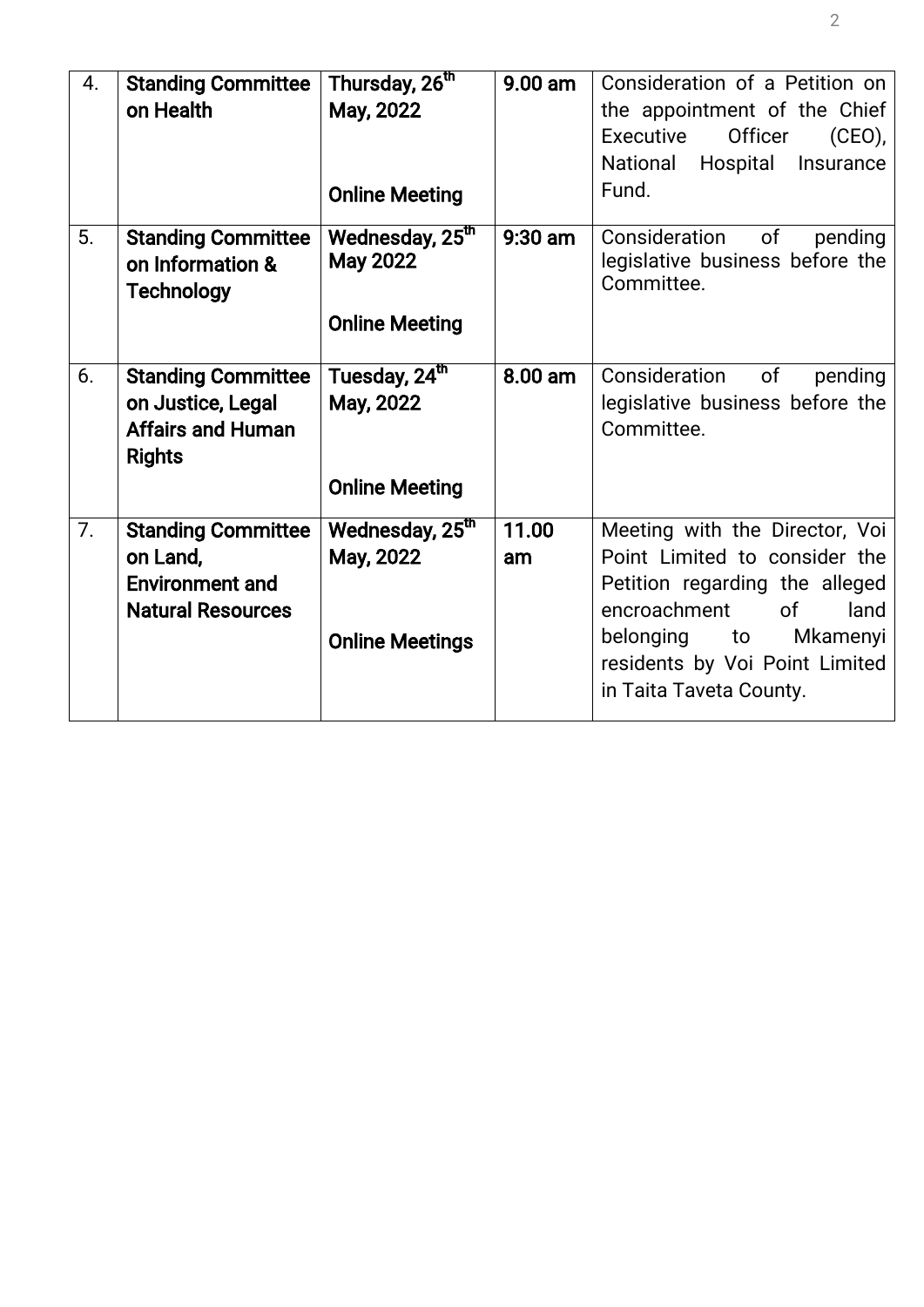|    |                           |                            | 12.00 | Consideration of the following                                                                                                                                               |
|----|---------------------------|----------------------------|-------|------------------------------------------------------------------------------------------------------------------------------------------------------------------------------|
|    |                           |                            | pm    | Reports of the Committee -                                                                                                                                                   |
|    |                           |                            |       | 1. Report on the Petition<br>regarding<br>the<br>re-<br>settlement status of the<br>former Kimondi forest<br>evictees;                                                       |
|    |                           |                            |       | 2. Report on the Petition<br>regarding<br>the<br>alleged<br>gazettement<br>0f<br>Chetambe (Webuye) Hill<br>Forest, vide Legal Notice<br>No. 106;                             |
|    |                           |                            |       | 3. Report on the Petition<br>regarding<br>the<br>alleged<br>encroachment<br>of land<br>belonging to Mkamenyi<br>residents by Voi Point<br>Limited in Taita Taveta<br>County; |
|    |                           |                            |       | 4. Report on the Petition<br>regarding the status of<br>land<br>owned<br>by<br>multinationals in Kericho<br>and Bomet Counties; and                                          |
|    |                           |                            |       | the<br>5. Report<br>on<br>Sustainable<br>Waste<br>Bill,<br>Management,<br>National Assembly Bills<br>No. 22 of 2021.                                                         |
| 8. | <b>Standing Committee</b> | Thursday, 26 <sup>th</sup> | 10.00 | Meeting with Cabinet Secretary,                                                                                                                                              |
|    | on Labour and             | May, 2022                  | am    | Ministry of Sports, Culture and                                                                                                                                              |
|    | <b>Social Welfare</b>     |                            |       | Heritage to deliberate on the<br>following Statements -                                                                                                                      |
|    |                           | <b>Online Meeting</b>      |       |                                                                                                                                                                              |
|    |                           |                            |       | 1. Statement<br>sought<br>by<br>Sen. Samson Cherarkey,<br><b>MP</b><br>the<br>concerning<br>the<br>performance<br>of                                                         |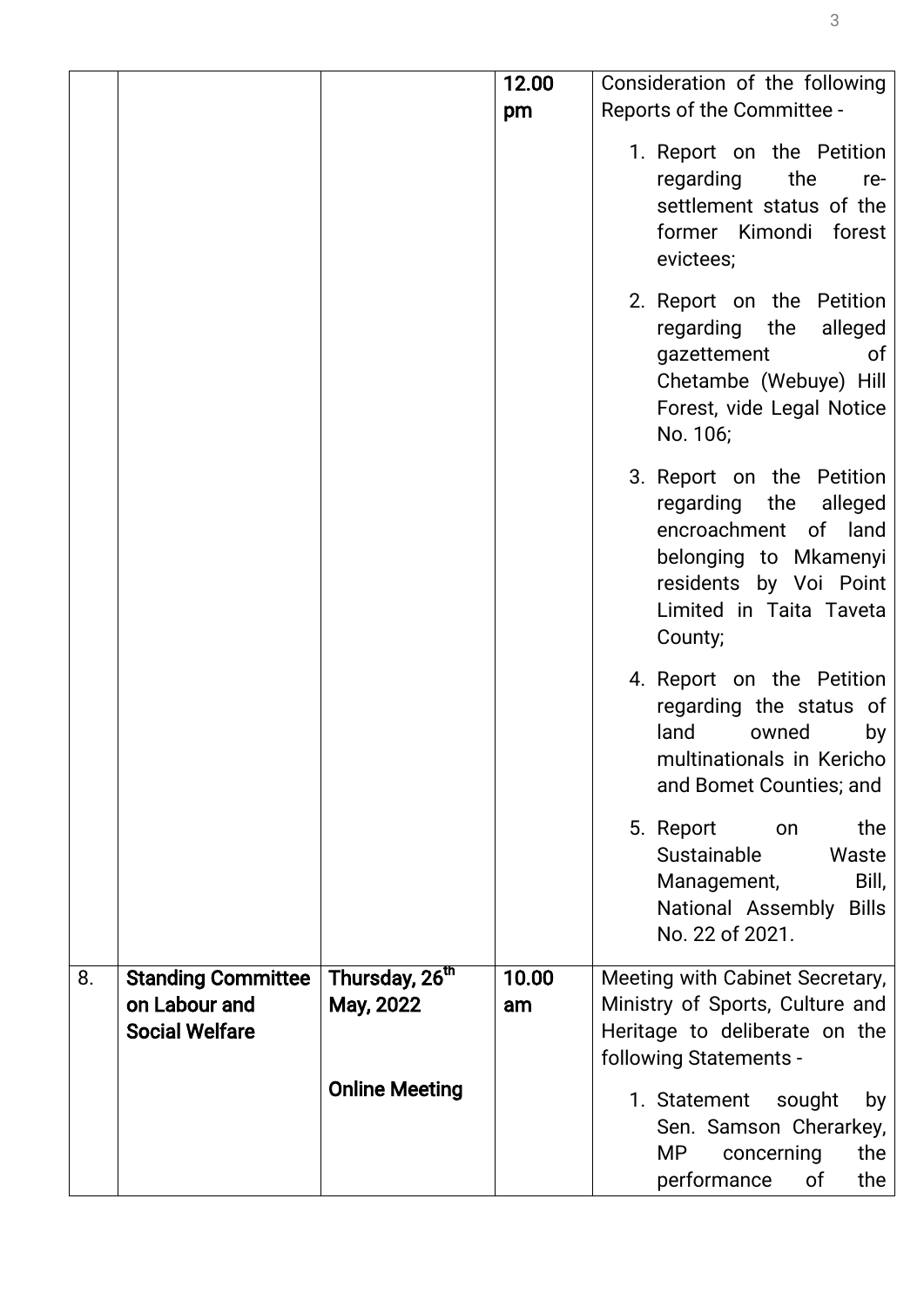| 9.  | <b>Standing Committee</b>                                                                                    | Thursday, 26 <sup>th</sup>                                                                               | 12.00                | Kenyan National Team to<br>the Tokyo Olympics; and<br>2. Statement<br>sought<br>by<br>Mutula Kilonzo<br>Sen.<br>Junior, CBS,<br>the<br>on<br>status of the Football<br>Kenya Federation (FKF).<br>Consideration<br>of<br>pending |
|-----|--------------------------------------------------------------------------------------------------------------|----------------------------------------------------------------------------------------------------------|----------------------|----------------------------------------------------------------------------------------------------------------------------------------------------------------------------------------------------------------------------------|
|     | on National<br><b>Cohesion, Equal</b><br>Opportunity and<br><b>Regional Integration</b>                      | May, 2022<br><b>Online Meeting</b>                                                                       | pm                   | legislative business before the<br>Committee.                                                                                                                                                                                    |
| 10. | <b>Standing Committee</b><br>on National Security,<br><b>Defence and Foreign</b><br><b>Relations</b>         | Wednesday, 25 <sup>th</sup><br>May, 2022<br><b>Online Meeting</b>                                        | 11.00<br>am          | Consideration of-<br>1. Statements<br>pending<br>Committee;<br>before the<br>and<br>2. Report of the Committee<br>the<br>Petition<br>on<br>concerning<br>incessant<br>banditry<br>attacks<br>in<br>Laikipia County.              |
| 11. | <b>Standing Committee</b><br>on Tourism, Trade<br>and Industrialization                                      | Wednesday, 25th<br>May, 2022<br><b>Online Meeting</b>                                                    | 11.00<br>am          | Consideration<br>of<br>pending<br>legislative business before the<br>Committee.                                                                                                                                                  |
| 12. | <b>Sessional</b><br><b>Committee on</b><br><b>County Public</b><br><b>Accounts and</b><br><b>Investments</b> | Monday, 23rd<br>May, 2022<br><b>Shimba Hills</b><br>Hall,<br>First Floor,<br><b>KICC</b><br>Monday, 23rd | 10:00<br>am<br>11:30 | Meeting with the Taita Taveta<br>County Executive to interrogate<br>Report of the Auditor<br>the<br>General<br>the<br>Financial<br>on<br>Statements for Financial Year<br>2019/2020.<br>Meeting<br>Mandera<br>with<br>the        |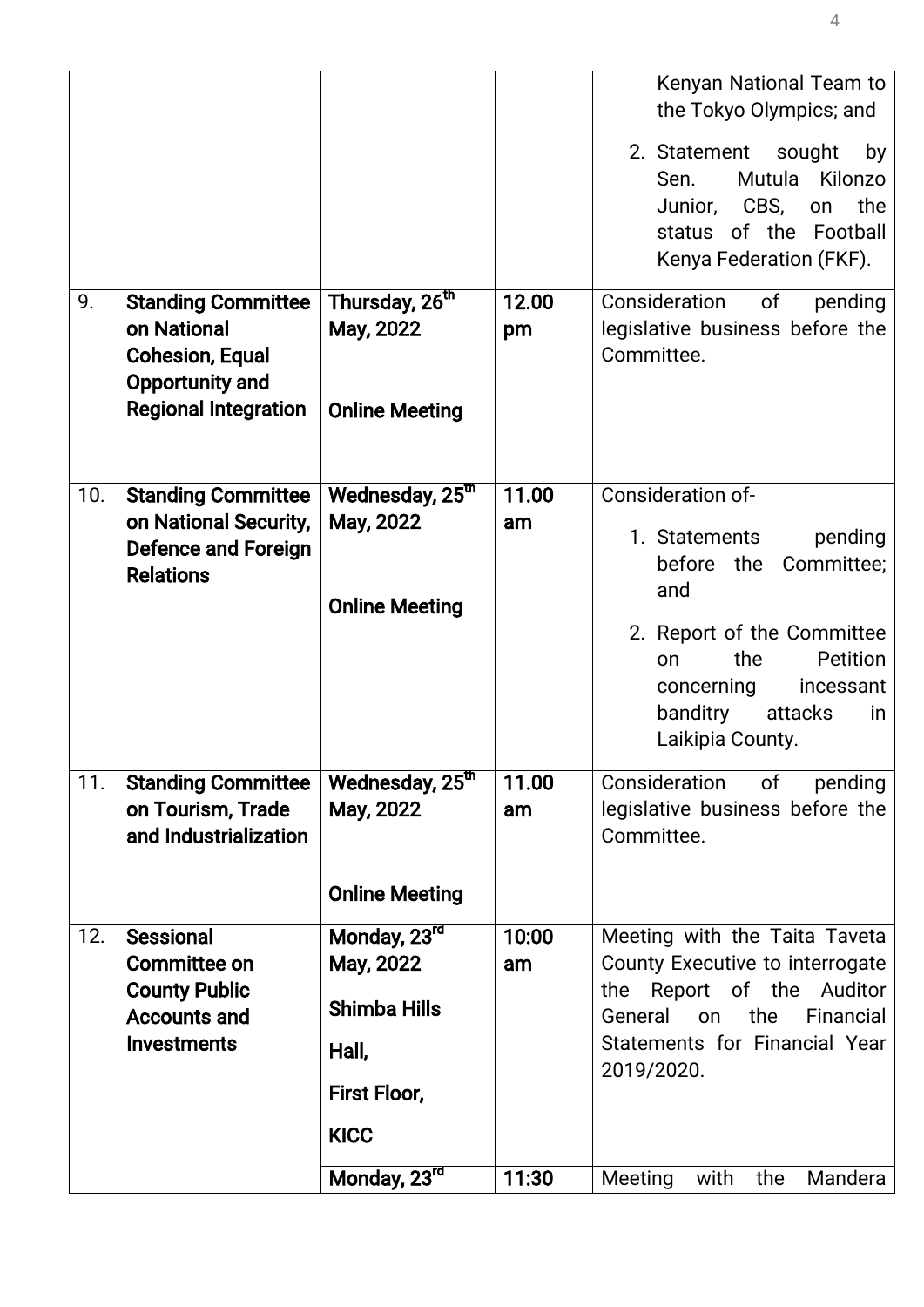| May, 2022<br><b>Shimba Hills</b><br>Hall,<br>First Floor,                                                             | am                 | County Assembly to interrogate<br>the Report of the Auditor<br>General on<br>the<br>Financial<br>Statements for Financial Year<br>2019/2020.                                         |
|-----------------------------------------------------------------------------------------------------------------------|--------------------|--------------------------------------------------------------------------------------------------------------------------------------------------------------------------------------|
| <b>KICC</b><br>Monday, 23rd<br>May, 2022<br><b>Shimba Hills</b><br>Hall,<br>First Floor,                              | $2:00$ pm          | Meeting with the Bomet County<br>Executive to interrogate the<br>Report of the Auditor General<br>on the Financial Statements for<br>Financial Year 2019/2020.                       |
| <b>KICC</b><br>Monday, 23rd<br>May, 2022<br><b>Shimba Hills</b><br>Hall,                                              | $3:30$ pm          | Meeting with the Wajir County<br>Assembly to interrogate the<br>Report of the Auditor General<br>on the Financial Statements for<br>Financial Year 2019/2020.                        |
| First Floor,<br><b>KICC</b><br>Monday, 23rd<br>May, 2022<br><b>Mini Chamber</b><br>First Floor,<br><b>County Hall</b> | 3:30 <sub>pm</sub> | Meeting<br>with<br>the<br>Garissa<br>County Assembly to interrogate<br>the Report of the Auditor<br>General<br>on<br>the<br>Financial<br>Statements for Financial Year<br>2019/2020. |
| Tuesday, 24 <sup>th</sup><br>May, 2022<br><b>Mini Chamber</b><br>First Floor,<br><b>County Hall</b>                   | 10:00<br>am        | Meeting with the<br>Mandera<br>County Executive to interrogate<br>the Report of the Auditor<br>General<br>the<br>Financial<br>on<br>Statements for Financial Year<br>2019/2020.      |
| Tuesday, 24 <sup>th</sup><br>May, 2022                                                                                | 10:00am            | Meeting with the Kisii County<br>Executive to interrogate the                                                                                                                        |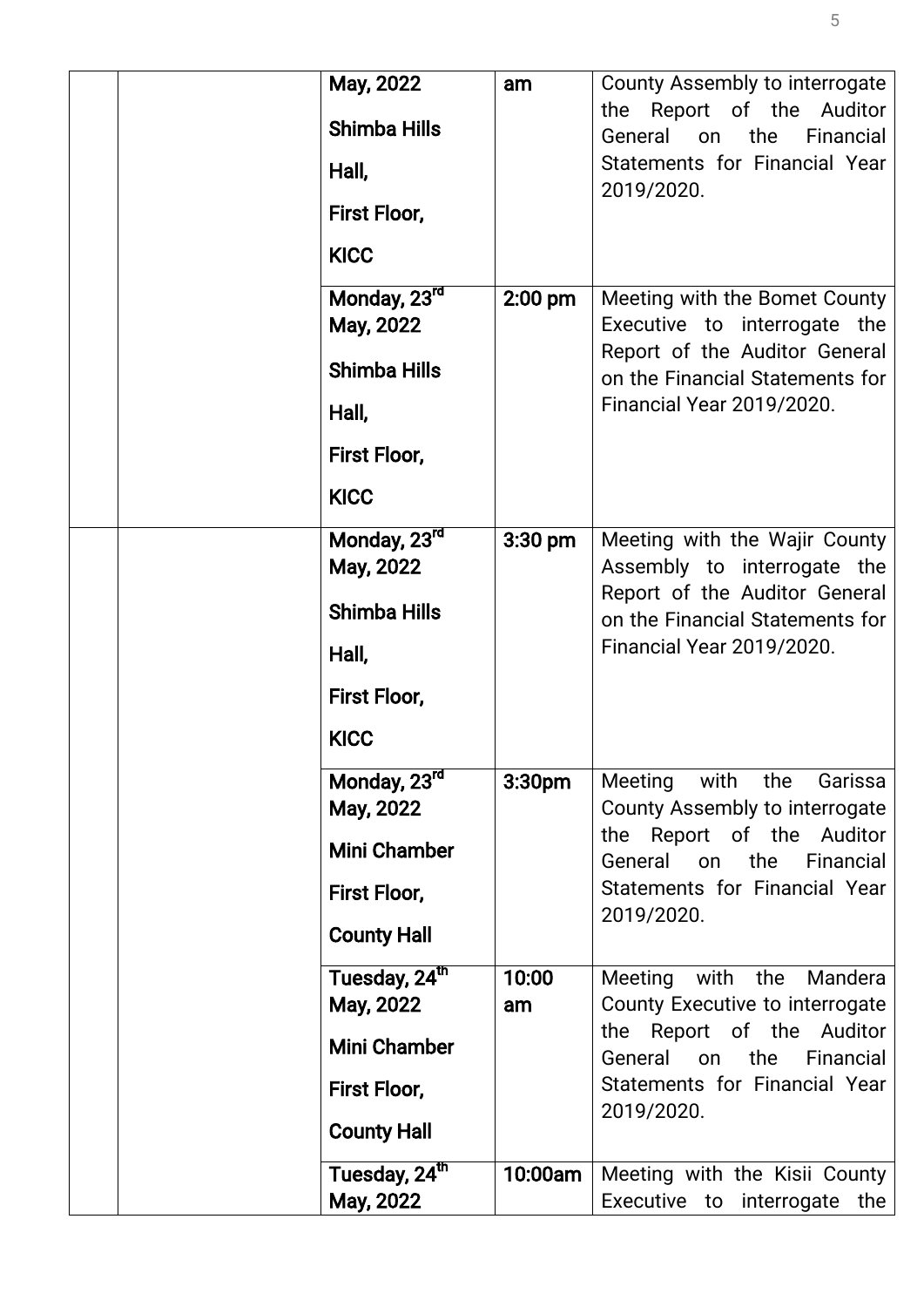|     |                                         | <b>Shimba Hills</b><br>Hall,             |         | Report of the Auditor General<br>on the Financial Statements for                                              |
|-----|-----------------------------------------|------------------------------------------|---------|---------------------------------------------------------------------------------------------------------------|
|     |                                         | First Floor,                             |         | <b>Financial Year 2019/2020.</b>                                                                              |
|     |                                         | <b>KICC</b>                              |         |                                                                                                               |
|     |                                         | Tuesday, 24 <sup>th</sup><br>May, 2022   | 11:00am | Meeting with the Mombasa<br>County Executive to interrogate                                                   |
|     |                                         | <b>Shimba Hills</b>                      |         | the Report of the Auditor<br>General<br>the<br>on<br>Financial<br>Statements for Financial Year<br>2019/2020. |
|     |                                         | Hall,                                    |         |                                                                                                               |
|     |                                         | First Floor,<br><b>KICC</b>              |         |                                                                                                               |
|     |                                         | Tuesday, 24 <sup>th</sup><br>May, 2022   | 12:00pm | Meeting with the Nairobi City<br>County Executive to interrogate                                              |
|     |                                         | <b>Shimba Hills</b>                      |         | the Report of the Auditor<br>General<br>the<br>Financial<br>on<br>Statements for Financial Year<br>2019/2020. |
|     |                                         | Hall,                                    |         |                                                                                                               |
|     |                                         | First Floor,                             |         |                                                                                                               |
|     |                                         | <b>KICC</b><br>Tuesday, 24 <sup>th</sup> | 12:30pm | Meeting with the Kakamega                                                                                     |
|     |                                         | May, 2022                                |         | County Assembly to interrogate<br>Report of the<br>Auditor<br>the                                             |
|     |                                         | <b>Shimba Hills</b>                      |         | General<br>the<br>on<br>Financial<br>Statements for Financial Year                                            |
|     |                                         | Hall,<br>First Floor,                    |         | 2019/2020.                                                                                                    |
|     |                                         | <b>KICC</b>                              |         |                                                                                                               |
| 13. | <b>Sessional</b><br><b>Committee on</b> | Wednesday, 25 <sup>th</sup><br>May, 2022 | 8.30 am | Consideration of-<br>1. The<br>Public<br>Finance                                                              |
|     | <b>Delegated</b><br>Legislation         | <b>Machakos</b><br>County                |         | (National<br>Management<br>Government)<br>(Amendment)<br>Regulations, 2022; and                               |
|     |                                         |                                          |         | 2. The<br>Public<br>Finance<br>Management<br>(County                                                          |

6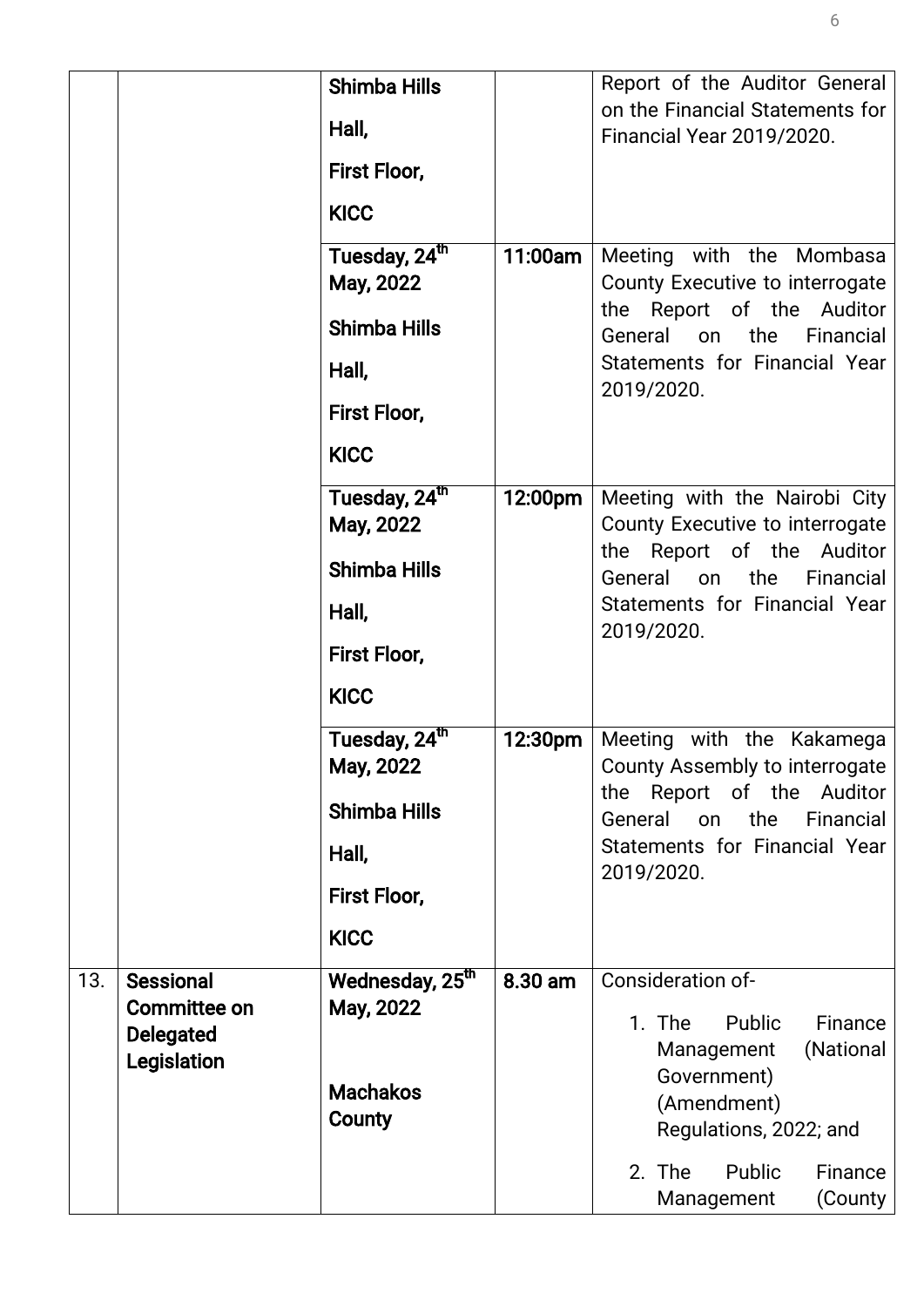|                                                                      |         | Governments)<br>(Amendment)<br>Regulations, 2022.                                                                                                |
|----------------------------------------------------------------------|---------|--------------------------------------------------------------------------------------------------------------------------------------------------|
| Thursday, 26 <sup>th</sup><br>May, 2022<br><b>Machakos</b><br>County | 8.30 am | Consideration of-<br>1. The Intergovernmental<br>(Alternative<br><b>Relations</b><br>Resolution)<br>Dispute<br>Regulations, 2021;                |
|                                                                      |         | 2. The Physical and Land<br><b>Use</b><br>Planning<br>(Institutions)<br>Regulations, 2021;                                                       |
|                                                                      |         | 3. The Physical and Land<br>Use Planning (Building)<br>Regulations, 2021;                                                                        |
|                                                                      |         | 4. The Physical and Land<br>Use Planning (County<br>Physical and Land Use<br>Development<br>Plan)<br>Regulations, 2021;                          |
|                                                                      |         | The Physical and Land<br>5.<br>Planning<br>(National<br>Use<br>Physical and Land Use<br>Development<br>Plan)<br>Regulations, 2021;               |
|                                                                      |         | 6. The Physical and Land<br><b>Use</b><br>Planning<br>(Advertisement)<br>Regulations, 2021;                                                      |
|                                                                      |         | 7. The Physical and Land<br>Use Planning (Planning<br>Fees) Regulations, 2021;                                                                   |
|                                                                      |         | The Physical and Land<br>8.<br>Planning<br><b>Use</b><br>(Inter<br>Physical<br>County<br>and<br>Land Use Development<br>Plan) Regulations, 2021; |